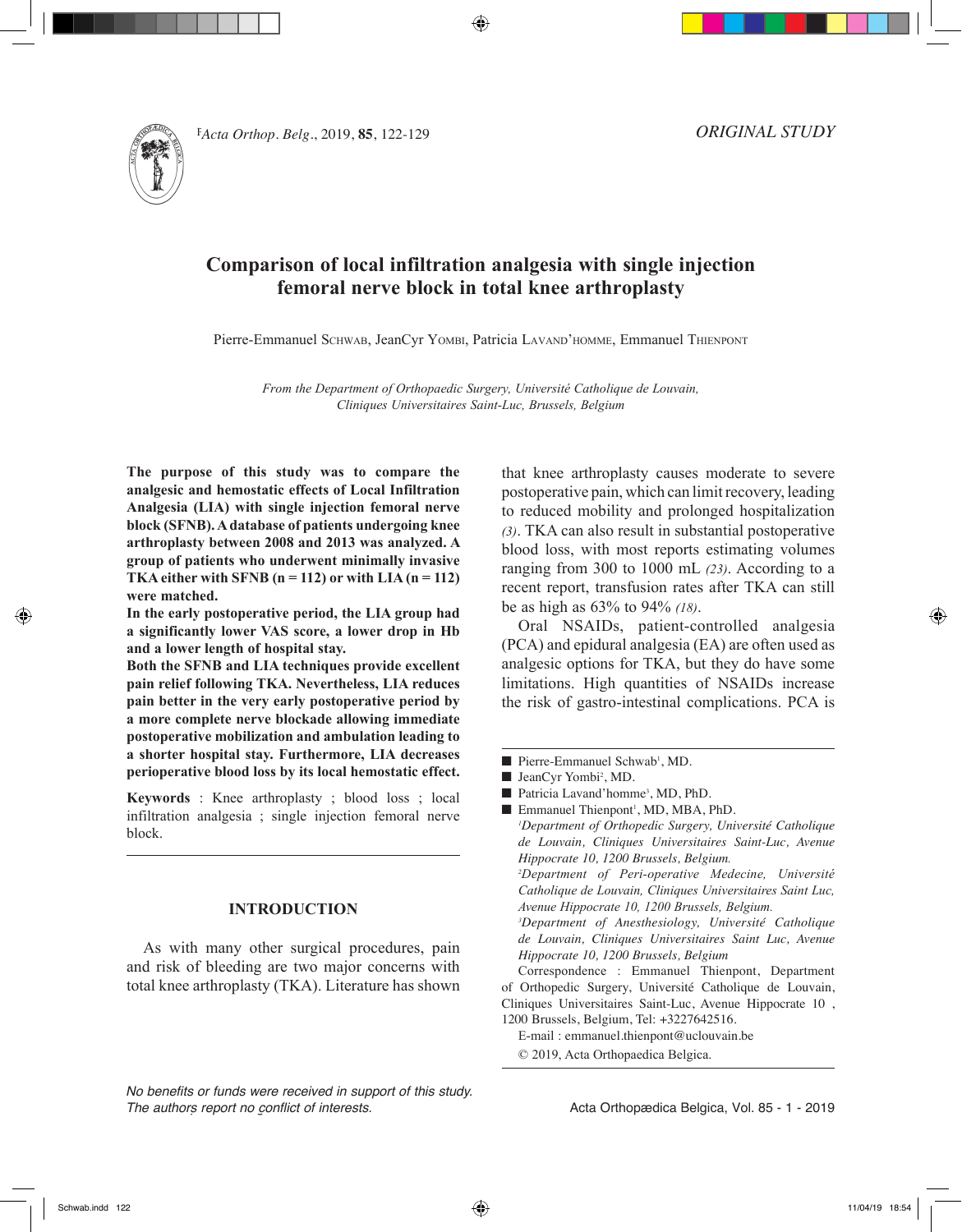linked with morphine-related side effects, such as nausea, vomiting, pruritus and sedation. Epidural Anesthesia (EA) is associated with complications such as motor block, delay in physiotherapy, involvement of both knees, hypotension, urinary retention, pruritus and the postponement of anticoagulant administration due to the risk of epidural hematoma *(12,21)*.

The knee joint is innervated anteriorly primarily by the femoral nerve. One of the most frequently used analgesic modalities in TKA is the single injection femoral nerve block (SFNB), a peripheral neural blockade technique. Its many advantages include a reduction in opioids after TKA. However, recent reports show that SFNB has a better side effect profile than EA but can lead to femoral neuropathy, neuritis and postoperative falling *(24)*. Vascular puncture and nerve damage have also been reported after SFNB *(21)*. In addition, the sciatic nerve innervates the posterior part of the knee, which is not anesthetized by femoral nerve block, leading to residual posterior pain *(20)*.

Kerr and Kohan were mainly the first proponents developing the Local Infiltration Analgesia (LIA) technique *(17)*. LIA consisted originally of an injection of a mixture of local anesthetics, NSAIDs and adrenaline intraarticulary or periarticulary into the knee joint during the operation. It is easy to perform and less expensive than SFNB, making it an attractive alternative to SFNB *(1)*. Other authors have constituted different cocktails *(22)* and other groups reduced the infiltration substance to the local anesthetic *(7)* with or without adrenaline. Recently, Bhutta et al reported that the LIA technique also reduces blood loss and the risk of blood transfusion *(6)*.

There is still disagreement whether LIA or SFNB leads to better outcomes and only a few investigators have compared the two techniques as a single part of perioperative pain release. Chan et al concluded that there was insufficient evidence to definitively compare femoral nerve block and local infiltration analgesia *(10)*. Other studies have found that the femoral nerve block is more efficient for range of motion (ROM) and pain control postoperatively *(8)*. Yun et al recently concluded that LIA is superior to FNB for patients with TKA *(28)*. This retrospective

study aims to share our long-term center experience with the use of single injection femoral nerve block and with local infiltration analgesia in order to compare the advantages of the two techniques for TKA. The clinical advantage of LIA being obvious if it is able to relieve pain as efficiently or better than SFNB without the required resources and potential complications but furthermore reducing blood loss after TKA. Our hypothesis was that LIA could achieve as good or better immediate pain relief and less blood loss than SFNB after TKA.

## **MATERIAL AND METHODS**

A retrospective comparison study was performed on patients with a diagnosis of primary knee osteoarthritis undergoing minimally invasive TKA either with SFNB or with LIA in a university hospital. Within a group of consecutive patients undergoing primary knee arthroplasty from 2008 to 2013, 193 TKA with SFNB and 469 TKA with LIA were performed under general anesthesia. All knee arthroplasties performed at our institution are in a prospective database with blood tests performed preoperatively, day 2, day 4, day 21 and day 42. The data were retrieved from the operating software for patients' medical records of our institution (Medical Explorer). Inclusion criteria were tricompartmental osteoarthritis without prior open surgery except meniscectomy, which were treated with the implantation of a cemented Vanguard PS (Zimmer Biomet Inc, Warsaw, IN) total knee with resurfacing of the patella. Exclusion criteria were previous high tibial osteotomy, extra-articular deformities, presence of metallic hardware, an American Association of Anaesthetists  $(ASA)$  score  $> 3$ , use of preoperative anti-coagulation therapy allowing peri-operative aspirin use however. Inflammatory joint disease was also excluded because of potentially higher bleeding risks in case of synovectomy.

One hundred and twelve TKAs treated with SFNB were selected because of the presence of all data on file. The study group  $(n = 112)$  that comprised patients treated with LIA were randomly selected and frequency-matched according to gender, age, and BMI. The study population of TKA patients

◈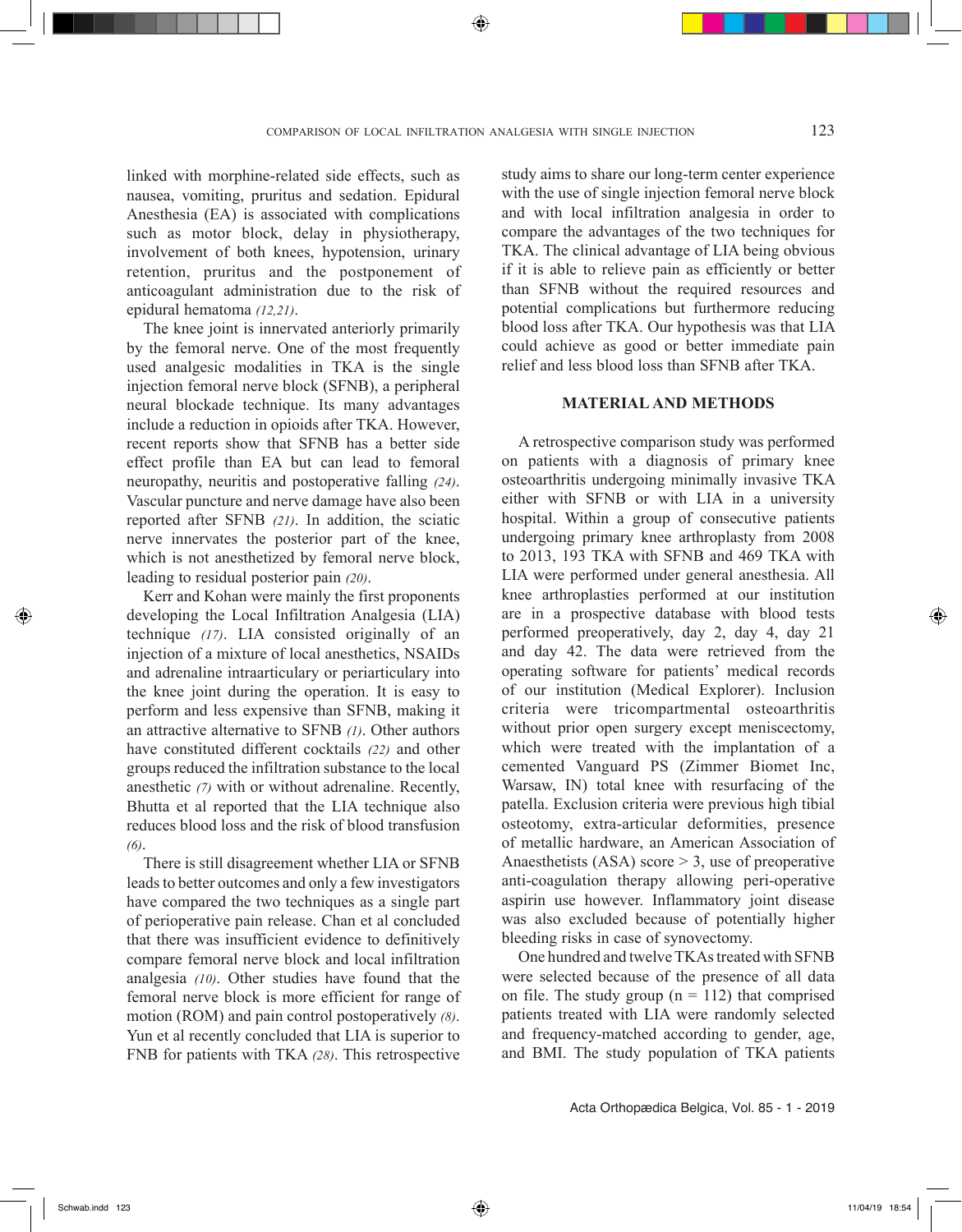⊕

treated with SFNB was then compared to the LIA group to verify whether appropriate matching had taken place. The local ethics committee approved this retrospective study.

Baseline data was collected for each TKA patient: age, sex, BMI, type of anesthesia, ASA score (comorbidity score), Kalkman score (risk of pain after surgery score) *(15)* and preoperative hemoglobin. The characteristics of the study group

|                          | <b>SFNB</b><br>$(n = 112)$ | LIA<br>$(n = 112)$      | p-value |
|--------------------------|----------------------------|-------------------------|---------|
| Age (Years) <sup>a</sup> | 71 (9)                     | 71 (9)                  | 0.751   |
| BMI $(kg/m2)a$           | 30(5)                      | 30(5)                   | 0.858   |
| Females $(\% )$          | 85 (75.9)                  | 85 (75.9)               | 1.00    |
| ASA score<br>2<br>3      | 1(1)<br>84 (75)<br>27(24)  | 3(3)<br>100(89)<br>9(8) | 0.003   |
| Kalkmann<br>Score<br><44 | 26(23)<br>86 (77)          | 25(22)<br>87 (78)       | 0.873   |

Table I. – Baseline characteristics

Values are n (percentage) unless stated otherwise. <sup>a</sup> Mean (standard deviation). Abbreviations: ASA: American society of anesthesiologist; BMI: body mass index; SFNB: single injection femoral nerve block; LIA: local infiltration analgesia; N: number.

are presented in Table I.

Surgical and tourniquet time was retrieved from the anesthetist database. Hospital stay was registered to differentiate the impact of pain and transfusion on LOS, if it occurred.

All patients underwent primary knee arthroplasty using general anesthesia with intensive peroperative temperature monitoring and prevention of hypothermia. At induction, 1 g of tranexamic acid was administered to all patients. Prior to incision, the tourniquet was inflated to 280 mmHg and released after implantation of all components, including the definitive liner. An identical minimally invasive medial approach was performed in both groups. An intramedullary femoral guide and an extramedullary tibial guide were used. The femoral hole was plugged in every TKA. Bone cuts and soft tissue balancing appropriate for valgus or varus knees was performed in the same sequence for each procedure. Bovie coagulation was used on the soft tissue areas and nothing was used on the bony surfaces. The joint capsule and wound were closed in layers without the use of drains.

## **Anesthesia and Analgesia Procedures**

Patients in the SFNB groups received the femoral blcok before general anesthesia. The femoral artery was located below the inguinal ligament and the femoral nerve was located laterally to the artery with the use of a peripheral nerve stimulator (Anaestim MK III, Meda, Belgium) until 2010 and after that period with ultrasound. After negative testing for aspiration of blood, 25 mL ropivacaïne 0.5% (Naropin, AstraZeneca, Belgium) with epinephrine 1:200 000 was injected. The cutaneous sensibility in the area of the femoral nerve was assessed by using a cold test (ether).

Patients in the LIA group received a 200 mL injection of 0.2% ropivacaïne (Naropin, AstraZeneca, Belgium) with epinephrine 1:200 000 according to a standardized technique. After the medial arthrotomy the soft tissues surrounding the femur are injected progressively. Usually the injections are done on the medial periost of the femur, the anterior soft tissues of the femur and the lateral periost to finish with a para-femoral injection on both sides. Then the femoral cuts can be performed. The next stage of infiltrations comes before cutting the tibia. The periost and soft tissues are injected and then the tibial cut is made. After cleaning out the posterior tissues and osteophytes the posterior bone is injected while staying close to the bone, as well as the meniscal remnants, posterior capsule and tibial posterior capsule. After implantation of the components the third phase of injections gives infiltrations of the Hoffa fat pad, suprapatellar poach and around the tibial insertion of the medial collateral ligament. Especially when adrenaline is used caution is necessary for subcutaneous injections of the skin.

The rehabilitation program was identical for both groups, consisting of full weight bearing without aid and active range of motion exercises from day 1. Thrombosis prevention was done with low molecular weight heparin (LMWH) for 21 days

◈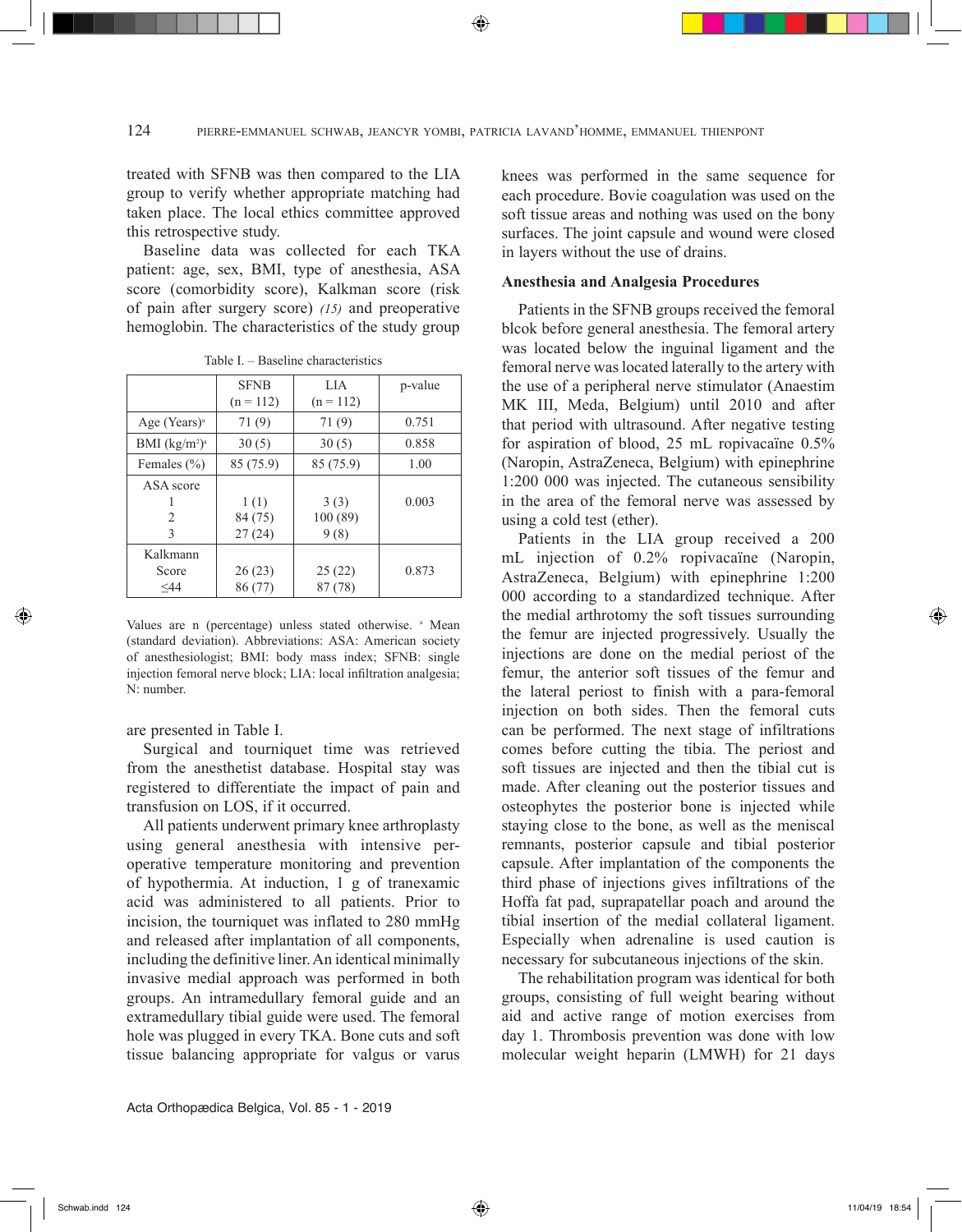⊕

after surgery; dosage was adapted according to the weight of the patient. Criteria for discharge were a dry wound, oral pain medication, no need for blood transfusion, ambulation without aid and minimal 90° of active flexion.

The postoperative visual analogic scale (VAS) was collected for both groups in the recovery room on the day of surgery, on days 1, 2, and 3 after surgery and on the last day of the hospital stay. VAS scores at recovery room entry and exit (respectively, "VAS in" and "VAS out"), as well as individual maximum VAS score ("VAS max"), were collected.

Hb levels were determined for each patient before and after surgery and on postoperative days 2 and 4 via blood tests for both groups. In addition, Hb was measured 3 and 6 weeks postoperatively. Drops in Hb levels were calculated by subtracting each postoperative Hb value from the preoperative value. Transfusions, if any, and number of units transfused, were noted in the prospective database.

The American Association of Blood Banks clinical practice guideline on transfusion recommends the use of restrictive protocols in which transfusion is considered only in patients whose hemoglobin level is  $\leq 8$  g/dL (9). The guideline also recommends the use of clinical symptoms as well as the hemoglobin level in determining when to use transfusion. We strictly applied these criteria and the decision to transfuse was made by our internist (JCY).

#### **Statistical Analysis**

Categorical variables are presented as frequencies and percentages. Continuous data are presented as mean and standard deviation. The Fisher exact test for categorical variables was used to perform univariate analysis. An independent statistician used Stata/SE 12 (StataCorp, College Station, TX, USA) to analyze all outcome variables.

Treatment comparisons for continuous outcome were based on linear mixed models *(27)*. Linear mixed models are extensions of the commonly used linear regression models. In linear regression models, independence of all observations is assumed, whereas linear mixed models take into account correlations between successive measurements of the same patient. These models are, therefore,

suitable for the analysis of longitudinal data, as they show the development of outcomes over time. We analyzed VAS pain and drop in Hb level. Models were fitted containing the main effects treatment group, time, and their interaction (group–time interaction). Separate intercepts and time terms were estimated for each group. Random effects were included for each group and the time term. Linear contrasts of fitted model estimates were constructed, and Wald tests were used to calculate statistical significance of the group-time interaction and the significance of differences in outcome for each time point. Two-tailed tests were used throughout. Two-sided p-values  $\leq 0.05$  were considered to be significant.

#### **RESULTS**

LOS was longer for TKA with SFNB than for TKA with LIA  $(5 (SD, 1.4)$  days and  $4 (SD, 0.9)$  days respectively,  $p \le 0.001$ ). The results for VAS in the recovery room are as follows. On admittance to the recovery room, pain was higher for TKA with SFNB (mean, 3.2, 95% CI, 2.8 – 3.6) than for TKA with LIA (mean, 2.3 (95% CI, 1.9 – 2.7)) (p = 0.001). Mean VAS at dismissal of recovery room were 3.1 (95% CI, 2.7 – 3.4) and 1.0 (95% CI, 0.6)  $- 1.3$ ) for SFNB and LIA, respectively ( $p \le 0.001$ ) (Figure 1). The drop in pain during recovery room stay was more pronounced for the LIA group ( $p <$ 0.001). Maximum pain on the VAS during stay in the recovery room were 4.8 (95% CI,  $4.3 - 5.3$ ) for SFNB and 3.3 (95% CI, 2.8 – 3.8) (p < 0.001) for LIA, respectively.

Table II. — Mean pain on the Visual Analogue Scale

|              | SFNB $(n = 112)$ | $LIA (n = 112)$  | p-value |
|--------------|------------------|------------------|---------|
| Preoperative | $3.9(3.6 - 4.2)$ | $3.6(3.3 - 3.9)$ | 0.191   |
| Day 1        | $4.7(4.4-5.1)$   | $4.2(3.9 - 4.5)$ | 0.025   |
| Day 2        | $4.0(3.7 - 4.3)$ | $3.7(3.4 - 4.0)$ | 0.219   |
| Day 3        | $3.5(3.1 - 3.8)$ | $3.4(3.1 - 3.7)$ | 0.766   |
| Day 4        | $3.1(2.8 - 3.5)$ | $2.9(2.6 - 3.2)$ | 0.372   |

All values are mean (95% confidence interval). Abbreviations: SFNB: single injection femoral nerve block; LIA: local infiltration analgesia; n: number

Acta Orthopædica Belgica, Vol. 85 - 1 - 2019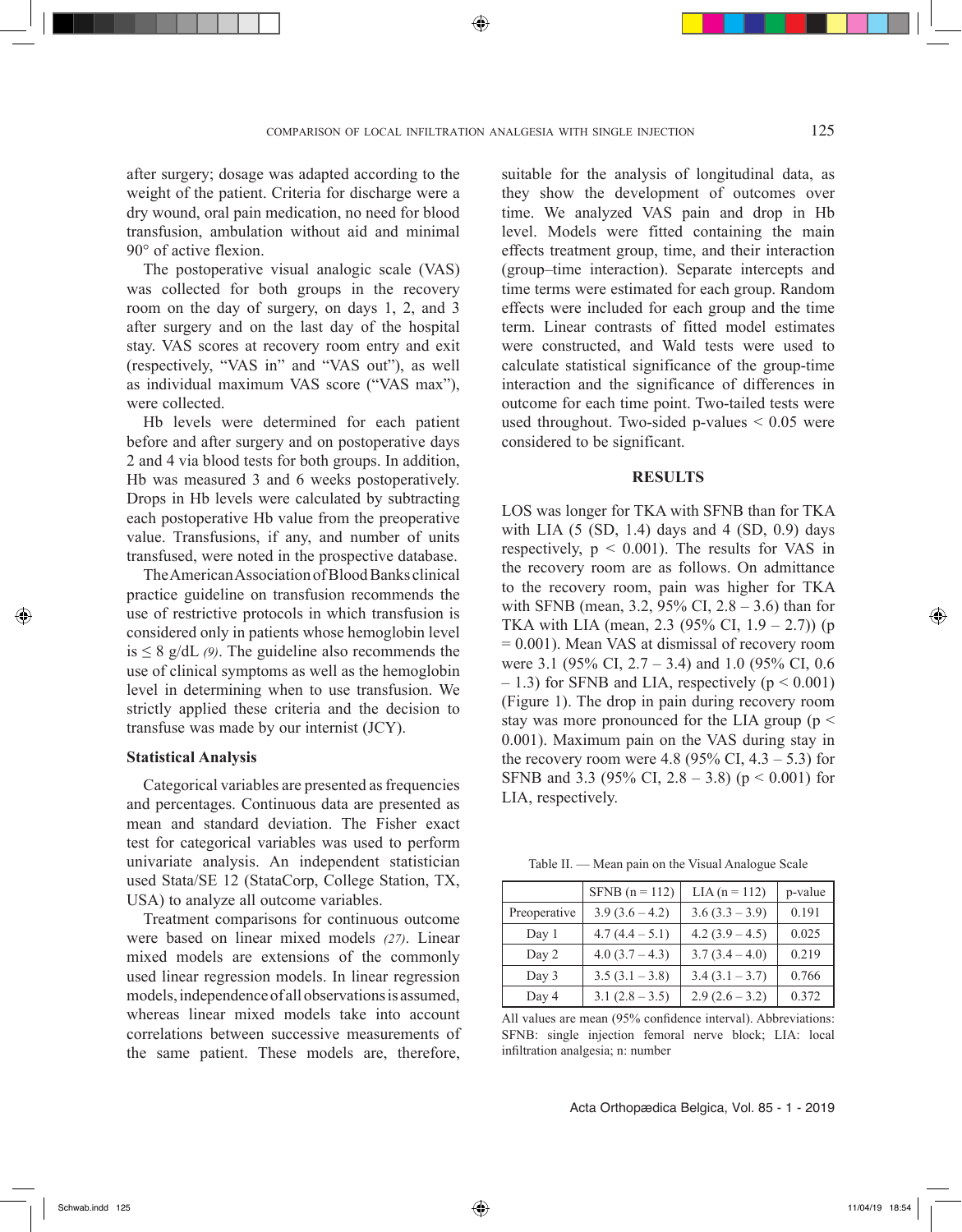126 pierre-emmanuel schwab, jeancyr yombi, patricia lavand'homme, emmanuel thienpont

◈



*Fig. 1.* — Graph showing mean pain on the Visual Analogue Scale. Vertical bars indicate 95% confidence interval

The results for VAS during hospital stay (after recovery room) are presented in Table II. On the first postoperative day, pain was lower for TKA with LIA ( $p = 0.025$ ). However, there were no significant differences between the groups that held consistently over time, and postoperative VAS showed similar patterns for the two groups (overall trajectory p-value  $= 0.690$ ).

No transfusions were registered for either group. The mean drop in Hb level was significantly higher for the SNFB group at all postoperative time points, and the differences between the groups held consistently over time ( $p = 0.286$ ). The development of the mean Hb levels over time for both groups is presented in Table III and in Figure 2.

#### **DISCUSSION**

To the best of our knowledge, there has not been a large amount research into the merits

|        | SFNB $(n = 112)$       | $LIA (n = 112)$         | p-value      |
|--------|------------------------|-------------------------|--------------|
| Day 2  | $-2.3$ $(-2.5 - -2.1)$ | $-1.7(-1.9 - -1.6)$     | ${}< 0.001$  |
|        |                        |                         |              |
| Day 4  | $-2.7$ $(-2.9 - -2.5)$ | $-2.2$ ( $-2.4 - 2.0$ ) | ${}_{0.001}$ |
| Day 21 | $-1.6(-1.9 - -1.4)$    | $-1.3$ $(-1.5 - -1.1)$  | 0.041        |
| Day 42 | $-1.1$ $(-1.4 - 0.9)$  | $-0.9$ $(-1.1 - -0.7)$  | 0.109        |

Table III. — Mean hemoglobine drop

All values are mean (95% confidence interval). Abbreviations: SFNB: single injection femoral nerve block; LIA: local infiltration analgesia; n: number





*Fig. 2.* — Graph showing mean change in Hb. Vertical bars indicate 95% confidence interval

of single injection femoral nerve block versus local infiltration analgesia for postoperative pain relief and, especially for the reduction of TKA bleeding. The purpose of this retrospective study, therefore, was to gain a greater understanding into the advantages and disadvantages of these two anesthetic techniques by reviewing our database of patients.

The most significant finding of our study was that local infiltration analgesia provides more immediate postoperative pain relief than a single injection femoral nerve block. VAS scores recorded in the recovery room were lower for the LIA group than for the SFNB group. On the the first postoperative day, pain was lower for the LIA group. This may, however, be attributable to baseline differences in pain levels. For the rest of the hospital stay we found no differences in terms of pain. There are two possible explanations for the early differences in pain in the recovery room. Firstly, neuroanatomic studies have shown that the knee joint is innervated by three principal nerves: the femoral nerve, the sciatic nerve and the obturator nerve *(16)*. When we performed a femoral nerve block, only the anterior part of the knee was anesthetized. The other parts of the knee, specifically the posterior capsule, are innervated by the sciatic nerve. In LIA protocols the anesthetic product is disposed in the anterior part to anesthetize the femoral fibers but also in the posterior capsule to anesthetize the sciatic fibers and often infiltration posterior to the capsule

◈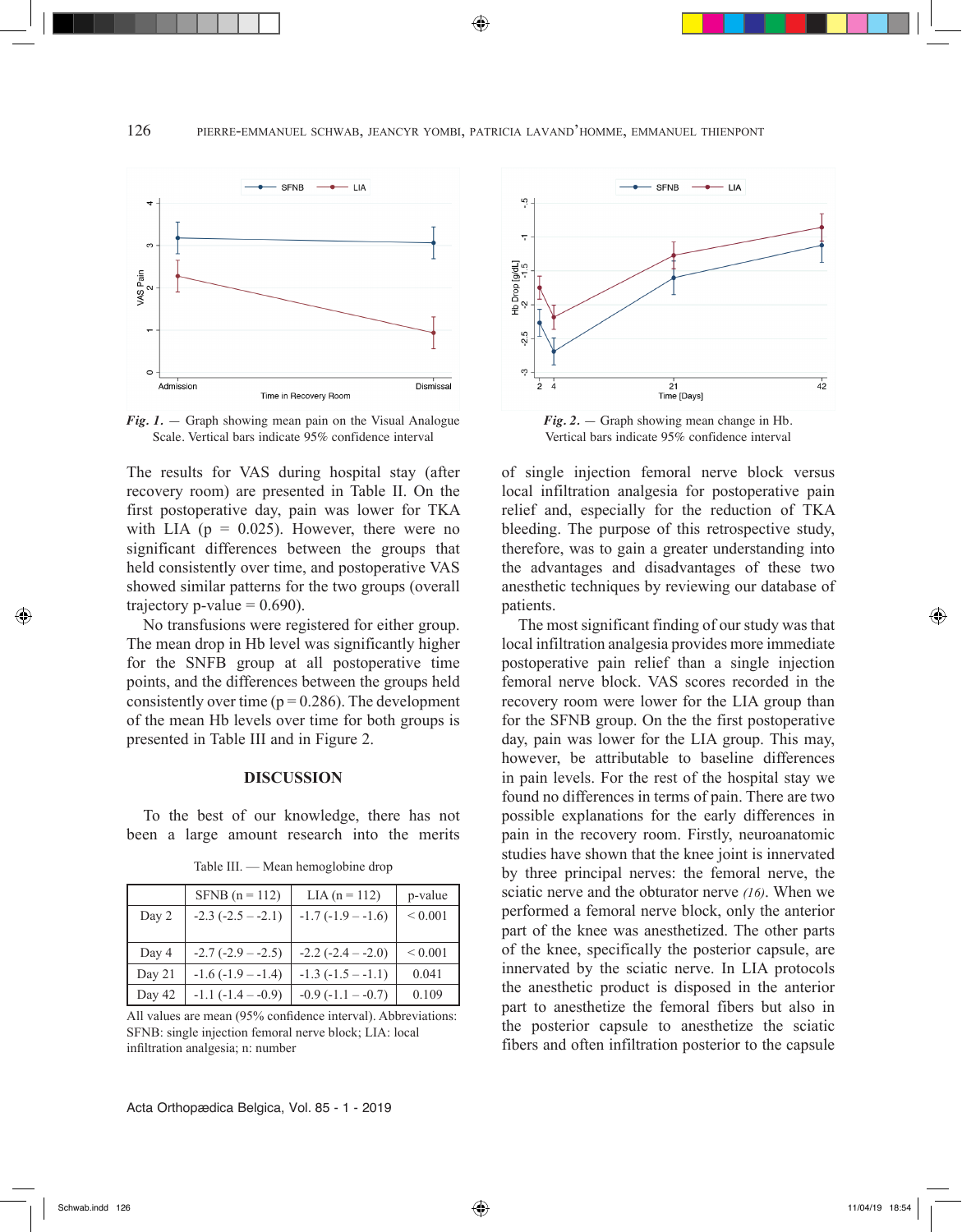is performed blocking the nerves directly. It is possible that SFNB patients experience more pain than LIA patients in the recovery room due to the fact that sciatic fibers were not anesthetized.

The analgesic product we used for both SFNB and LIA groups in this study was ropivacaine, a longacting amide local anesthetic agent. Ropivacaine causes reversible inhibition of sodium ion influx, increases action potential threshold, which serves to block generation and conduction impulse in nerve fibers *(13)*. Some studies using ropivacaine showed that intraoperative LIA was apparently effective for the 6 - 12h after surgery *(2)*. The peak effectiveness of ropivacaine in the early hours after injection may explain why there was no difference between the two groups in terms of pain during the rest of hospital stay.

Several studies have shown similar results to our own regarding timing of pain relief. Ashraf et al showed in their study that LIA had significantly lower pain scores than SFNB four hours postoperatively  $(2.1 \text{ (SD 2.6) vs } 6.8 \text{ (SD 3.2), } p < 0.01)$ (5). Toftdhal et al reported lower pain in the LIA group on the first postoperative day *(26)*. Chaumeron et al demonstrated pain at rest was lower in the LIA group during the first eight postoperative hours *(11)*. However, Affas et al performed a randomized study, and concluded that LIA and SFNB gave similar quality of pain relief during the first 24 hours, with neither of the two analgesic regimens demonstrating a clear superiority *(1)*.

Another important finding in our research was that LIA had less blood loss than SFNB during TKA. Blood loss can be "visible" and estimated during the surgical procedure by observing the aspirated amount of blood, by weighing used sponges or by observing the amount of blood in the postoperative drain. Blood loss can also be "hidden" and occur after surgery (or after the removal of drains); it can either infiltrate into the soft tissues or remain in the joint space as a haematoma. Intra-operative and postoperative blood loss are known complications of TKA. Bone and soft-tissue bleeding following TKA can be a major cause of morbidity leading to hypovolemia, transfusion, pain, cardiac co-morbidity, slower rehabilitation due to hematoma formation, stiffness,

wound breakdown and increased risk of infection *(18).*

Local infiltration analgesia contains epinephrine which has strong alpha-adrenergic effects resulting in local vasoconstriction and increased vascular permeability in and around the knee during surgery. In our study, the hemoglobin drop between the preoperative day and day 2 was lower in the LIA group than it was inthe SFNB group. However, there were no differences between the two groups in terms of hidden blood loss (hemoglobin drop between day 2 and day 4 postoperatively). LIA containing epinephrine, therefore, appears to help decrease blood loss only perioperatively.

Our results on blood loss under local infiltration are consistent with previous findings. Lombardi et al showed that soft tissue and intra-articular injection of bupivacaine, epinephrine, and morphine decreased blood loss and bleeding indices during the immediate postoperative period *(19)*. Later, Anderson et al performed direct measurement of drain output, and found a statistically significant decrease in blood loss in their LIA group *(4)*. Recently, Bhutta et al studied the use of LIA and a second intra-articular bolus of the same LIA solution in perioperative blood loss and postoperative transfusion rates *(6)*. They found that this method was effective in reducing perioperative blood loss by 1g/dl and transfusion rates by 82%. Spangehl et al found a periarticular injection with ropivacaine, epinephrine, ketorolac, and morphine equally effective as a combined femoral and sciatic block *(25)*. Hinerajos et al found that the addition of LIA to peripheral nerve blocks after TKA surgery only provides minimal benefit for pain relief *(14)*. However, they also assessed whether LIA has an incremental benefit to femoral and sciatic NB, and their findings do not contradict ours.

Our study also found no difference in tourniquet time suggesting there is no or no significant time loss by the LIA procedure. This finding also confirms the surgical procedure was comparable over time with the use of the same implant. Only the total surgical time was reduced over time with an adaptation of the closure technique. This change is not relevant to the parameters studied here.If the SFNB group is performed in the same room as the

Acta Orthopædica Belgica, Vol. 85 - 1 - 2019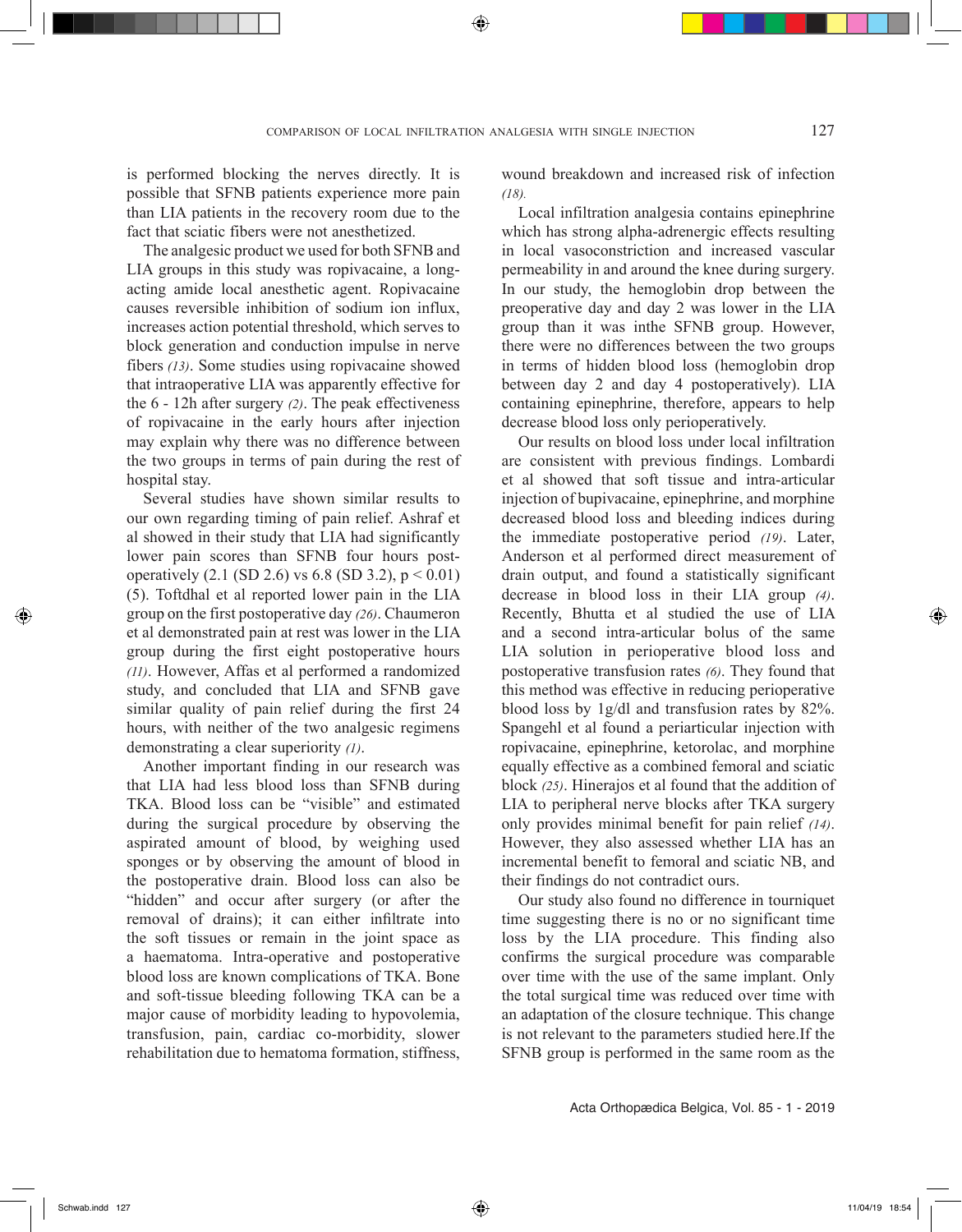surgery (in the absence of a pre-narcosis room) the impact on time management might be important. The execution of a femoral nerve block asks for resources and time. This starts with disinfecting the femoral area, finding the nerve with the ultrasonic guidance technique or electrostimulation, and then performing the femoral blockade. These steps accounted for about 13 minutes time difference between the two groups. If that extra 13 minutes is multiplied by the five operations per day then medical costs are significantly impacted.

In this study, a shorter length of hospital stay in the LIA group was observed that can be explained by the decreased immediate postoperative pain which allowed for early rehabilitation, starting on the same day of surgery. Patient were also capable of early full weight-bearing, allowing them to be autonomous earlier in the absence of muscle weakness.

This retrospective review is limited by its design. We did not have at our disposal other outcomes which may have been interesting to explore, such as morphine consumption during hospital stay. Additionally, we could not compare certain outcomes because of the difference of measure within both study groups. For example, range of motion was randomly recorded in the two groups as active or passive or through the values obtained with a Continuous Passive Motion device earlier on. Nevertheless, the strength of this study lies in the fact that all conditions were comparable allowing us to retrospectively study matched groups according to analgesic approaches.

In conclusion, our study showed three advantages of LIA compared to SFNB: it decreases immediate postoperative pain needing less morphine and therefore interesting in a day-care arthroplasty setting and it reduces perioperative blood loss and length of stay without increasing the surgical time. By extension, LIA allows early rehabilitation, decreases transfusion-related complications and reduces medical costs.

# **REFERENCES**

**1. Affas F, Nygards EB, Stiller CO** *et al.* Pain control after total knee arthroplasty: a randomized trial comparing local infiltration anesthesia and continuous femoral block. *Acta Orthop* 2011 ; 82 : 441-447.

- **2. Andersen LO, Husted H, Otte KS** *et al.* High-volume infiltration analgesia in total knee arthroplasty: a randomized, double-blind, placebo-controlled trial. A**cta Anaesthesiol Scand** 2008 ; 52 : 1331-1335.
- **3. Andersen LO, Kehlet H.** Analgesic efficacy of local infiltration analgesia in hip and knee arthroplasty: a systematic review. *Br J Anaesth* 2014 ; 113 : 360-374.
- **4. Anderson LA, Engel GM, Bruckner JD** *et al.* Reduced blood loss after total knee arthroplasty with local injection of bupivacaine and epinephrine. *J Knee Surg* 2009 ; 22 : 130-136.
- **5. Ashraf A, Raut VV, Canty SJ** *et al.* Pain control after primary total knee replacement. A prospective randomised controlled trial of local infiltration versus single shot femoral nerve block. *Knee* 2013 ; 20 : 324-327.
- **6. Bhutta MA, Ajwani SH, Shepard GJ** *et al.* Reduced Blood Loss and Transfusion Rates: Additional Benefits of Local Infiltration Anaesthesia in Knee Arthroplasty Patients. *J Arthroplasty* 2015 ; 30 : 2034-2037.
- **7. Breindahl T, Simonsen O, Hindersson P** *et al.* Autologous blood transfusion after local infiltration analgesia with ropivacaine in total knee and hip arthroplasty. *Anesthesiol Res Pract* 2012 ; 2012 : 458795.
- **8. Carli F, Clemente A, Asenjo JF** *et al.* Analgesia and functional outcome after total knee arthroplasty: periarticular infiltration vs continuous femoral nerve block. *Br J Anaesth* 2010 ; 105 : 185-195.
- **9. Carson JL, Grossman BJ, Kleinman S** *et al.* Red blood cell transfusion: a clinical practice guideline from the AABB\* . *Ann Intern Med* 2012 ; 157 : 49-58.
- **10. Chan EY, Fransen M, Parker DA** *et al.* Femoral nerve blocks for acute postoperative pain after knee replacement surgery. *Cochrane Database Syst Rev* 2014 : Cd009941.
- **11. Chaumeron A, Audy D, Drolet P** *et al.* Periarticular injection in knee arthroplasty improves quadriceps function. *Clin Orthop Relat Res* 2013 ; 471 : 2284-2295.
- **12. Fowler SJ, Symons J, Sabato S** *et al.* Epidural analgesia compared with peripheral nerve blockade after major knee surgery: a systematic review and meta-analysis of randomized trials. *Br J Anaesth* 2008 ; 100 : 154-164.
- **13. Hansen TG.** Ropivacaine : a pharmacological review. *Expert Rev Neurother* 2004 ; 4 : 781-791.
- **14. Hinarejos P, Capurro B, Santiveri X** *et al.* Local infiltration analgesia adds no clinical benefit in pain control to peripheral nerve blocks after total knee arthroplasty. *Knee Surg Sports Traumatol Arthrosc* 2016 ; 201 ; 24 : 3299-3305.
- **15. Kalkman CJ, Visser K, Moen J** *et al.* Preoperative prediction of severe postoperative pain. *Pain* 2003 ; 105 : 415-423.
- **16. Kennedy JC, Alexander IJ, Hayes KC.** Nerve supply of the human knee and its functional importance. *Am J Sports Med* 1982 ; 10 : 329-335.

Acta Orthopædica Belgica, Vol. 85 - 1 - 2019